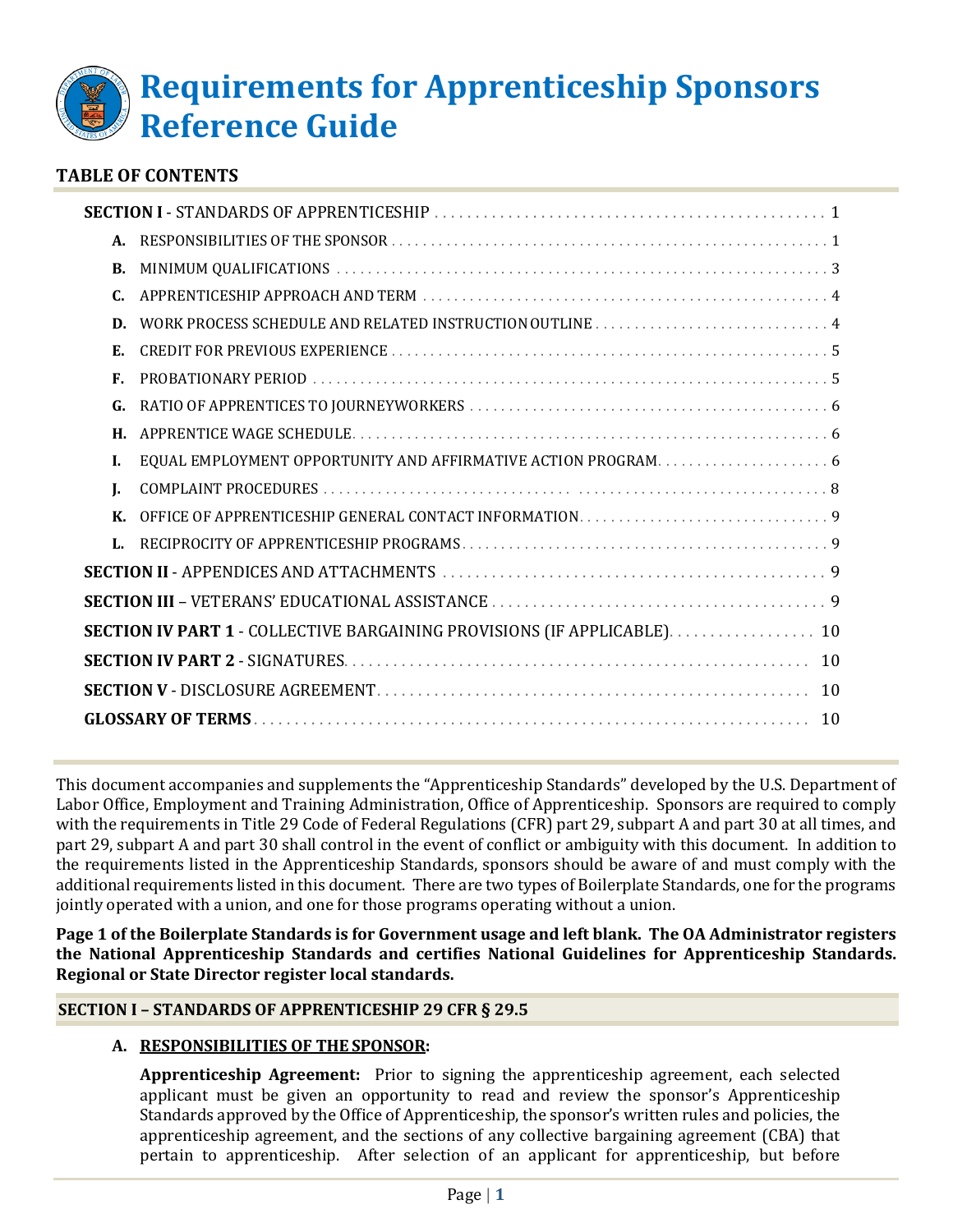

employment as an apprentice or enrollment in related instruction, the apprentice must be covered by a written apprenticeship agreement, which must be submitted to the Office of Apprenticeship. Such submission can be done electronically through the Registered Such submission can be done electronically through the Registered Apprenticeship Partners Information Data System ("RAPIDS"), using the Apprentice Electronic Registration process, or on ETA Form 671. Sponsors will receive their username and login information for RAPIDS upon registration. The sponsor must advise the Registration Agency within 45 days of the execution of each new apprenticeship agreement. The sponsor also must provide a copy of the completed apprenticeship agreement to the apprentice, the employer, and the union, if any. The sponsor must provide the Office of Apprenticeship a signed copy of ETA Form 671 indicating that the employer (if not the sponsor), the union (if applicable), and the apprentice have received the completed apprenticeship agreement. If the apprentice is a Veteran, the sponsor must provide an additional copy to a veteran's state approving agency, for any veteran apprentice desiring access to benefits to which they are entitled.

**Safety and Health Training:** All apprentices must receive instruction in safe and healthful work practices. Both on the job and related instruction are to comply with the Occupational Safety and Health Administration standards promulgated by the Secretary of Labor under 29 U.S.C. 651 et seq., or State standards that have been found to be at least as effective as the Federal standards.

**Maintenance of Records:** Program sponsors are responsible for maintaining, at a minimum, the following records: summary of the qualifications of each applicant; basis for evaluation and for selection or rejection of each applicant, including applications, tests, and test results; records pertaining to interviews; the invitation to self-identify as an individual with a disability; records of each apprentice's On-the-Job Learning ("OJL"); related instruction reviews and evaluations; progress evaluations; record of job assignments, including job assignments in components of the occupation; records pertaining to the promotion, demotion, transfer, layoff, termination, rates of pay, other forms of compensation, conditions of work, hours of work, hours of training provided, and any personnel records relevant to equal employment opportunity ("EEO") complaints filed with the Office of Apprenticeship or with other enforcement agencies. maintain all records related to compliance with EEO standards required by 29 CFR § 30.3. Program sponsors must also maintain all records relating to apprenticeship applications (whether selected or not), including, but not limited to, the sponsor's outreach, recruitment, interview, and selection process. Sponsors must also retain records related to reasonable accommodations.

All records retained pursuant to part 30 must clearly identify the race, sex, ethnicity (Hispanic or Latino/non–Hispanic or Latino), and when known, disability status of each apprentice, and where possible, the race, sex, ethnicity, and disability status of each applicant for apprenticeship. Each sponsor required under 29 CFR  $\S$  30.4 to develop and maintain an affirmative action program must retain both the written affirmative action plan and documentation of its component elements set forth in 29 CFR §§ 30.5, 30.6, 30.7, 30.8, 30.9, and 30.11. All such records are the property of the sponsor and must be maintained for a period of five (5) years from the date of the making of the record or the personnel action involved, whichever occurs later. Records must be made available to the Office of Apprenticeship upon request in such form as the Office of Apprenticeship may determine is necessary to ascertain whether the sponsor has complied or is complying with its obligations.

**Transfer:** The transfer of an apprentice between apprenticeship programs and within an apprenticeship program must be based on agreement between the apprentice and the affected apprenticeship committees or program sponsors and must comply with the following requirements:

(1) The transferring apprentice must be provided a transcript of related instruction and OJL by the committee or program sponsor; (2) Transfer must be to the same occupation; and (3) A new apprenticeship agreement must be executed when the transfer occurs between the program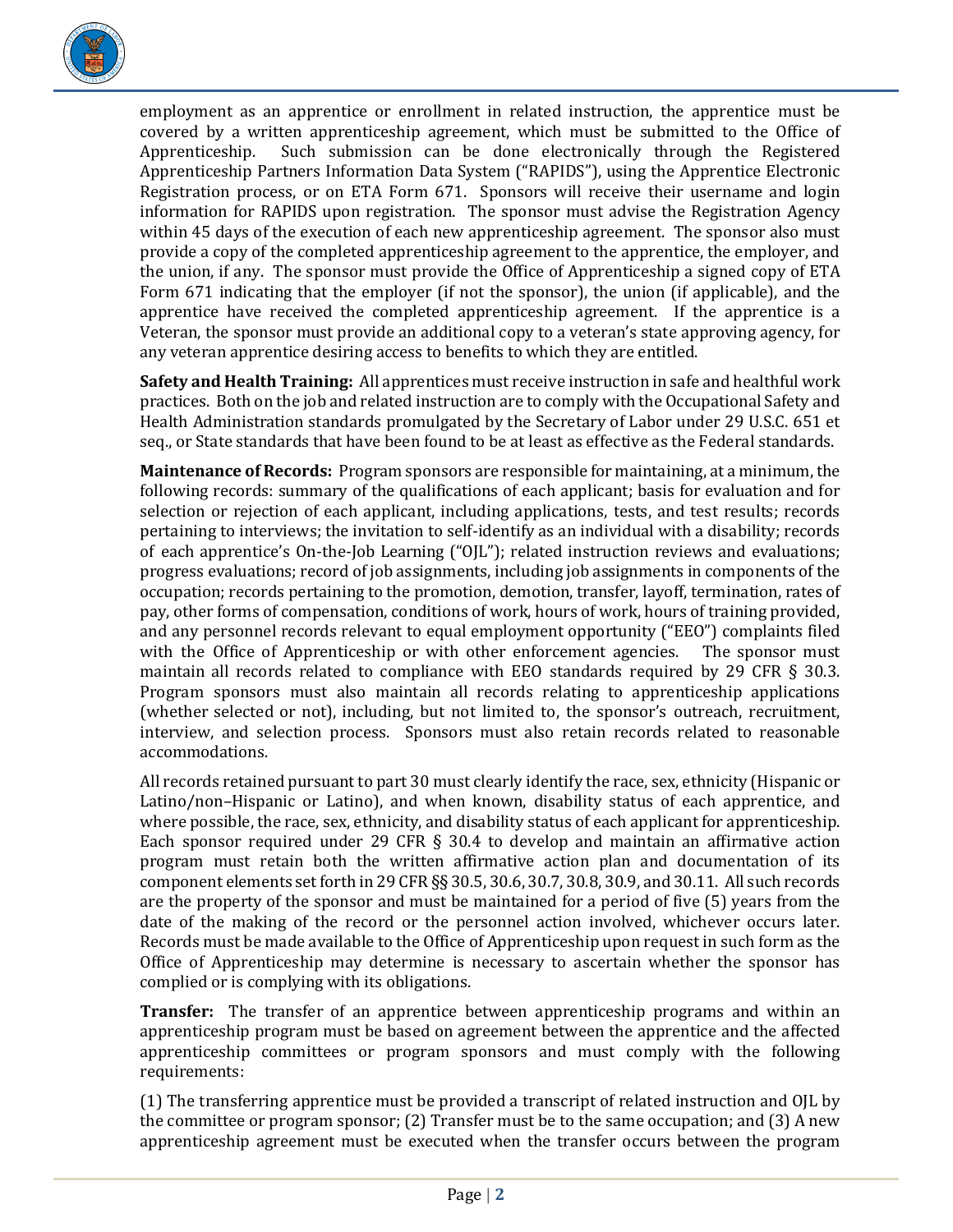

sponsors. The apprentice must receive credit from the new sponsor for the training already satisfactorily completed.

**Registration, Cancellation, Suspension, and Deregistration:** The Office of Apprenticeship may initiate deregistration of a sponsor's Standards upon request of the sponsor or for failure of the sponsor to abide by the provisions herein and those contained in its Apprenticeship Standards. Such deregistration actions will be in accordance with the Office of Apprenticeship's applicable regulations and procedures.

The sponsor must notify each apprentice of the cancellation of the program and its effect on active apprentices. If the Registration Agency requests the deregistration of the apprenticeship program, the sponsor will notify active apprentice(s) within 15 days of the effective date of the deregistration. The sponsor's notification to its apprentices must specify (1) the effective date of deregistration; (2) that such cancellation automatically deprives apprentices of individual registration; (3) that the deregistration removes the apprentice from coverage for Federal purposes; and (4) that all apprentices may contact the Office of Apprenticeship for information regarding potential transfer to other Registered Apprenticeship programs.

Where the Office of Apprenticeship, as a result of a compliance review, complaint investigation, or other reason, determines that the sponsor is not operating its apprenticeship program in accordance with part 30, the Office of Apprenticeship must notify the sponsor in writing of the specific violation and offer technical assistance or suspend the sponsor's right to register new apprentices if the sponsor fails to implement a compliance action to correct the specific violation.

**Amendments and Modifications:** A sponsor must submit a request to the Office of Apprenticeship to amend its Apprenticeship Standards or an apprenticeship agreement. Amendments may be requested by contacting the Office of Apprenticeship using its preferred contact information as listed in Section K of the Apprenticeship Standards and must be agreed upon by all parties to the original Standards (i.e., the employer, committee, and union—note that individual apprentices are not parties to the Standards). Amendments and modification may include notice of transfers, suspensions, and cancellations of apprenticeship agreements and a statement of the reasons therefore. A copy of each amendment or modification adopted must be furnished by the sponsor to each apprentice, the Office of Apprenticeship, union (if applicable), and the apprentice to whom the amendment or modification applies.

**Compliance with Federal Law:** The sponsor and all entities must comply with all applicable Federal law and regulations in operating the apprenticeship program.

**Program Registration and Federal, State, and Local Law Requirements:** The Office of Apprenticeship's registration of the apprenticeship program described in these Standards of Apprenticeship on either a nationwide basis (under the National Program Standards of Apprenticeship) or within a particular State, and the registration of individual apprentices under the same program, does not exempt the program sponsor, and/or any employer(s) participating in the program, and/or the individual apprentices registered under the program from abiding by any applicable Federal, State, and local laws or regulations relevant to the occupation covered by these Standards, including those pertaining to occupational licensing requirements and minimum wage and hour requirements.

The program's Standards of Apprenticeship must also conform in all respects with any such applicable Federal, State, and local laws and regulations. Any failure by the program to satisfy this requirement may result in the initiation of deregistration proceedings for reasonable cause by the Office of Apprenticeship under 29 CFR § 29.8.

## <span id="page-2-0"></span>**B. MINIMUM QUALIFICATIONS:**

An apprentice must be at least 16 years old unless applicable law requires a higher age. Sponsors may note additional minimum qualifications in Section B of their apprenticeship Standards where appropriate. Sponsors are prohibited from using discriminatory minimum qualifications.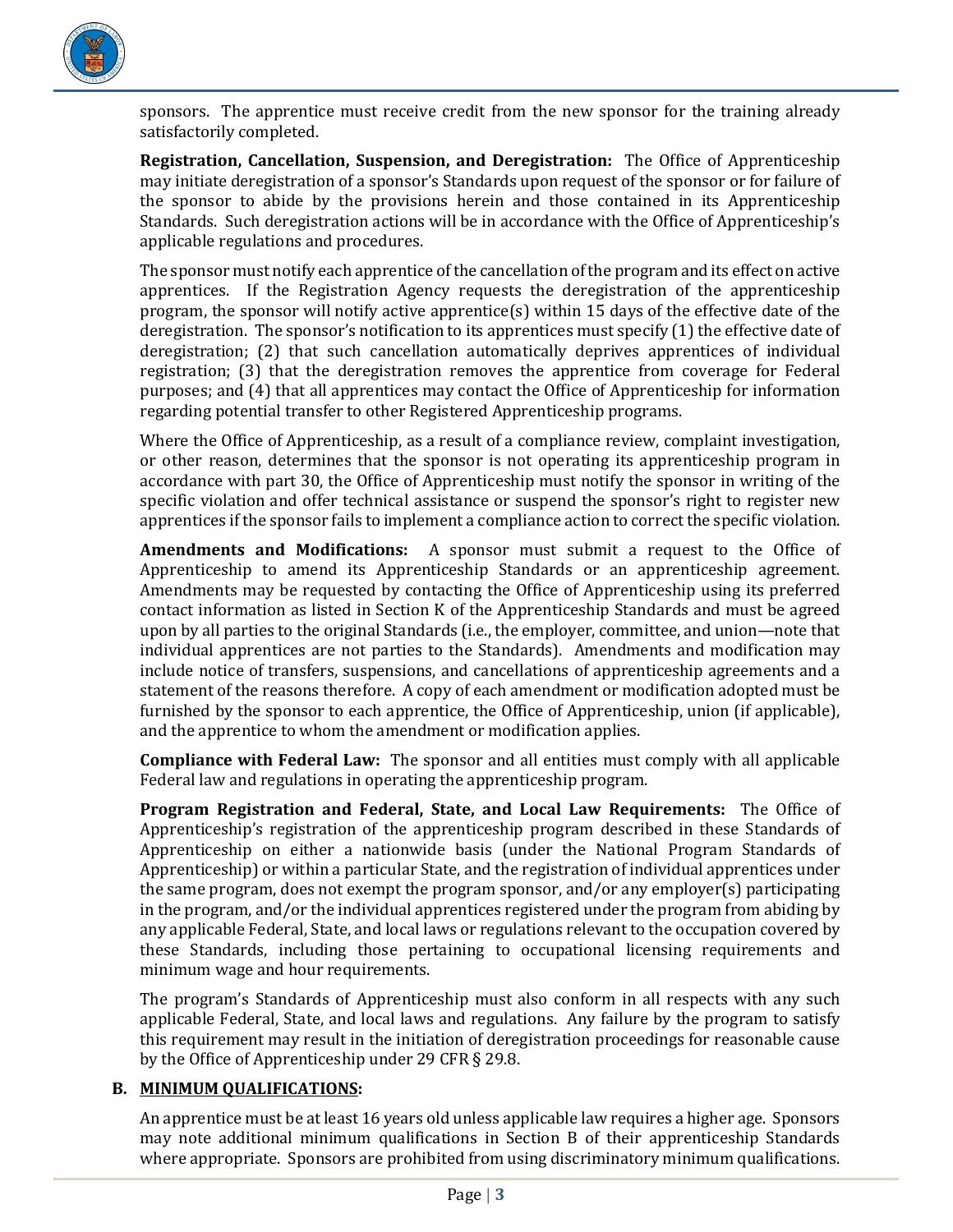

## <span id="page-3-0"></span>**C. APPRENTICESHIP APPROACH AND TERM:**

The term of the occupation will be stated in Appendix A of the work process schedule and Standards as time-based, hybrid, or competency-based with an OJL attainment of either hours or years, as applicable, supplemented by the required hours of related instruction. Sponsors that wish to register multiple occupations should attach a completed Appendix A for each occupation.

**Requests for Certificate of Completion of Apprenticeship:** The sponsor must certify the completion to OA and request a Certificate of Completion of Apprenticeship for the completing apprentice(s). Such requests are completed either electronically or in writing using the Application for Certification of Completion of Apprenticeship Form in Appendix B.

**Request for a Certificate of Training**: A Certificate of Training (Interim Credential) may be requested from OA, only for a registered apprentice who has been certified by the sponsor as having successfully met the requirements to receive an interim credential as identified in the sponsor's Standards. OA requires that a record of completed OJL and related instruction for the apprentice accompany such requests. Insert interim credentials in Work Process Schedule and Related Instruction Outline at Appendix A.

## <span id="page-3-1"></span>**D. WORK PROCESS SCHEDULE AND RELATED INSTRUCTIONOUTLINE:**

- **1. Work Process Schedule.** As part of Appendix A, all sponsors must include a statement setting forth a schedule of the work processes in the occupation or industry divisions in which the apprentice is to be trained and the approximate time to be spent at each process. Sponsor(s) with multiple occupations must complete an Appendix A for each occupation. The sponsor may modify the work processes to meet local needs prior to submitting these Standards to the Office of Apprenticeship for approval. For free technical assistance in compiling a work process schedule, including numerous templates and examples, visit: [www.apprenticeship.gov.](http://www.apprenticeship.gov/)
- **2. Related Instruction Outline.** As part of Appendix A, all sponsors must include an outline of an organized and systematic form of instruction designed to provide the apprentice with the knowledge of the theoretical and technical subjects related to the apprentice's occupation. A minimum of 144 hours for each year of apprenticeship is recommended. This instruction may be accomplished through media such as classroom, occupational or industry courses, electronic media, or other instruction. Generally, a Related Instruction Outline should include a list of the anticipated courses, the learning objectives, and the estimated number of hours that each course will last. For free technical assistance with compiling a Related Instruction Outline visit[: www.apprenticeship.gov.](http://www.apprenticeship.gov/)

In addition to the OJL, during the apprenticeship, the apprentice must receive related instruction in all phases of the occupation necessary to develop the skill and proficiency of a journeyworker. Every apprentice is required to participate in related instruction in technical subjects related to the job as outlined as in Appendix A of the Apprenticeship Standards. Sponsors are not obligated to compensate apprentices for time spent in related instruction. Sponsors must specify in Section D of the Standards whether related technical instruction will be compensated. Sponsor's payment or agreement to pay apprentices for time spent in related instruction must comply with all applicable Federal, State, and local laws and regulations related to apprentice wages.

The sponsor must secure the instructional aids and equipment it deems necessary to provide quality instruction. In cities, towns, or areas having no vocational schools or other schools that can furnish related instruction, the sponsor may require apprentices to complete the related instruction requirement through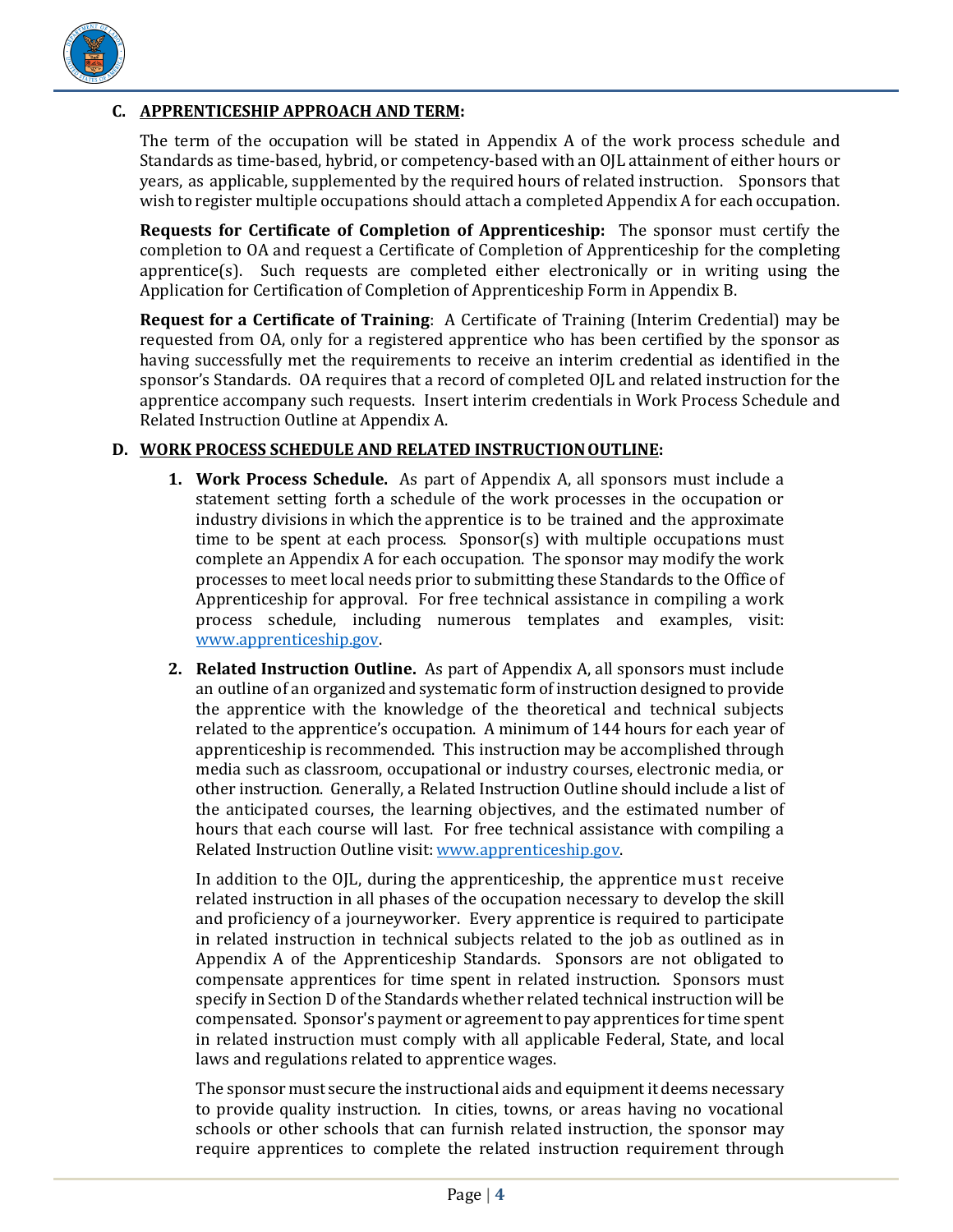

electronic media or other instruction approved by the Office of Apprenticeship. The sponsor must inform each apprentice of the availability of college credit, if applicable.

To the extent possible, related instruction should be closely correlated with the practical experience and training received on the job. The sponsor must monitor and document the apprentice's progress in related instruction classes. The sponsor must ensure that related instruction providers meet the State Department of Education's requirements for a vocational- technical instructor in the State of registration, or be a subject matter expert, such as a journeyworker. All related instruction providers must have training in teaching techniques and adult learning styles which may occur before or after the apprenticeship instructor has started to provide the related technical instruction.

## <span id="page-4-0"></span>**E. CREDIT FOR PREVIOUS EXPERIENCE:**

Sponsors that provide apprentice applicants seeking credit for previous experience gained outside the supervision of the sponsor must accept the request at the time of application and request appropriate records and documentation to substantiate the claim. Prior to completion of the probationary period, the amount of credit to be awarded will be determined after review of the apprentice's previous work and training/education record and evaluation of the apprentice's performance and demonstrated skill and knowledge during the probationary period. An apprentice granted credit must be advanced to the wage rate designated for the period to which such credit accrues. The sponsor may grant credit toward the term of apprenticeship to new apprentices. The Office of Apprenticeship must be advised of any credit granted and the wage rate to which the apprentice is advanced within 45 days. Such notifications can be made in RAPIDS. The granting of advanced standing must apply to all applicants equally. If the sponsor plans to establish specific requirements for an apprentice to receive advanced standing, the sponsor should use the additional lines in Section E of the Apprenticeship Standards.

## <span id="page-4-1"></span>**F. PROBATIONARY PERIOD:**

During the probationary period, either the apprentice or the sponsor may terminate the apprenticeship agreement, without stated cause, by notifying the other party in writing. The sponsor will keep the records for each probationary apprentice. Records may consist of periodic reports regarding progression made in both the OJL and related instruction, and any disciplinary action taken during the probationary period. Any probationary apprentice evaluated as satisfactory after a review of the probationary period must be given full credit for the probationary period and continue in the program.

When notified that an apprentice's related instruction or on-the-job progress is found to be unsatisfactory, the sponsor will determine whether the apprentice should continue in a probationary status and may require the apprentice to repeat a process or series of processes before advancing to the next wage classification.

After the probationary period, the apprenticeship agreement may be cancelled at the request of the apprentice or may be suspended or cancelled by the sponsor for reasonable cause after documented due notice to the apprentice and a reasonable opportunity for corrective action. For all cancellations, the sponsor must provide written notice to the apprentice and, within 45 days, notice to the Office of Apprenticeship of the action taken.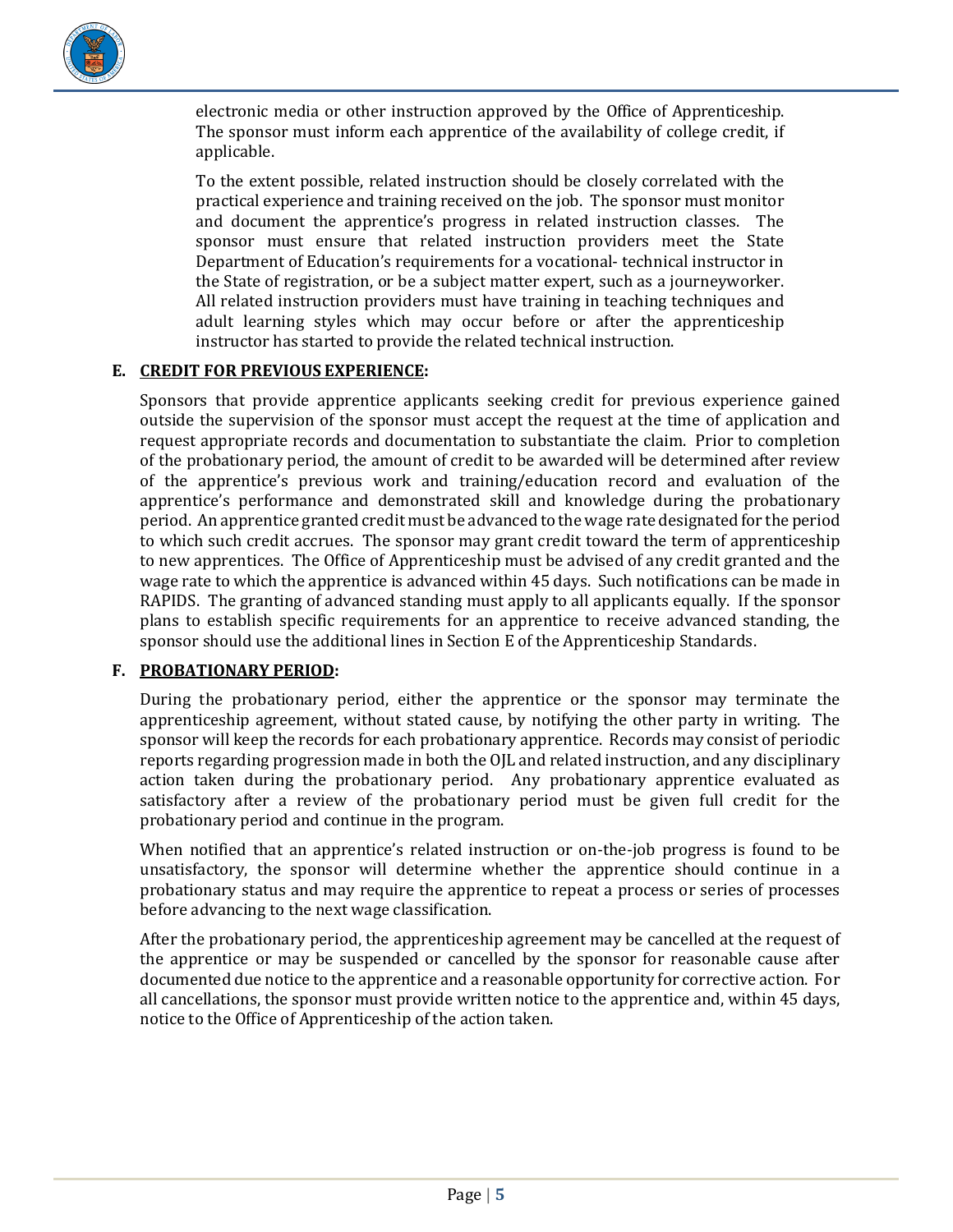

## <span id="page-5-0"></span>**G. RATIO OF APPRENTICES TOJOURNEYWORKERS:**

In Appendix A, the prospective sponsor must establish a ratio of apprentice(s) to one or more journeyworker(s), except where such ratios are expressly prohibited by a CBA. The sponsor must comply with the registered ratio at all times.

#### <span id="page-5-1"></span>**H. APPRENTICE WAGE SCHEDULE:**

Apprentices must be paid a progressively increasing schedule of wages during their apprenticeship based on the acquisition of increased skill and competence on the job and in related instruction. The progressive wage schedule, which may include fringe benefits, will be an increasing percentage of the fully proficient or journeyworker wage rate as provided for in Section H and Appendix A of the Apprenticeship Standards. The journeyworker wage rate will serve as the terminal wage that an apprentice will receive upon completion of the apprenticeship program. The entry wage must not be less than the minimum wage set by the Fair Labor Standards Act (including overtime), where applicable, unless a higher wage is required by other Federal or State law or regulation, or by collective bargaining agreement. The number of steps in the progressive wage scale, as depicted in Appendix A, may vary based on the length and complexity of the Registered Apprenticeship. The schedule of wages must increase consistent with the skills acquired by the apprentice.

#### <span id="page-5-2"></span>**I. EQUAL EMPLOYMENT OPPORTUNITY AND AFFIRMATIVE ACTIONPROGRAM:**

**1. Equal Employment Opportunity Affirmative Obligations.** Sponsors are required to comply with the equal opportunity pledge in Section I of the Apprenticeship Standards. Sponsors with five or more registered apprentices must develop an affirmative action plan within two years of registration as required by 29 CFR § 30.4 and update the plan upon the completion of workforce analyses required by 29 CFR § 30.5(b) and  $30.7(d)(2)$ , unless it is exempt from doing so under § 30.4(d)(2). All sponsors have a duty to take affirmative steps to provide equal opportunity in apprenticeship according to 29 CFR § 30.3(b). The sponsor will designate an individual or individuals responsible for overseeing the sponsor's commitment to equal opportunity in Registered Apprenticeship, for monitoring apprenticeship activity to ensure compliance with EEO requirements, to maintain required records, and to generate reports. In addition to providing apprentices with the Equal Opportunity Pledge contained in Section 1., sponsors must: post the pledge so that it is accessible to all apprentices and applicants, including posting through electronic media; conduct orientation and periodic information sessions (including anti-harassment training) for individuals involved in the apprenticeship program, including apprentices and journeyworkers who regularly work with apprentices; and maintain records to demonstrate compliance. Sponsors must engage in universal outreach and recruitment, including developing and updating an annual list of recruitment sources that will generate referrals from all demographic groups within the relevant recruitment area, identify a contact person, mailing address, telephone number, and email address for each recruitment source, and provide recruitment sources with advanced notice of apprenticeship openings. Sponsors must maintain apprenticeship programs free from harassment, intimidation and retaliation, including providing required anti-harassment training and addresses the right of apprentices to file a harassment complaint under 29 CFR § 30.14. Sponsors must make all facilities and apprenticeship activities available without regard to race, color, religion, national origin, sex (including pregnancy, gender identity, and sexual orientation), sexual orientation, age (40 or older), genetic information, or disability except that if the sponsor provides restrooms or changing facilities, the sponsor must provide separate or single-user restrooms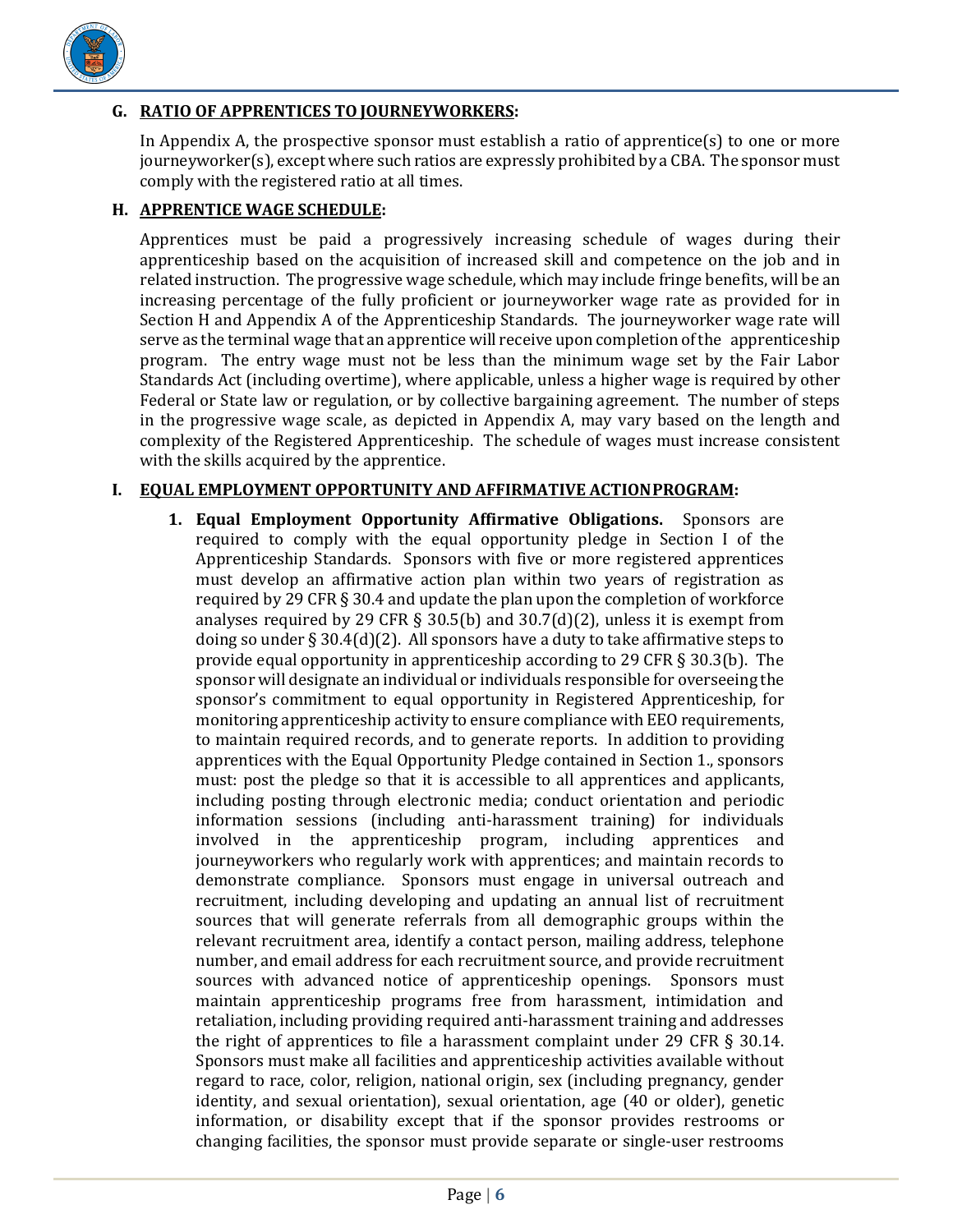

and changing facilities to assure privacy between the sexes. Sponsors must establish and implement procedures for handling and resolving complaints about harassment and intimidation. Sponsors must comply with Federal and State EEO laws.

**Discrimination/Retaliation Prohibited.** It is unlawful for a sponsor of a Registered Apprenticeship program to discriminate against an apprentice or applicant for apprenticeship on the basis of race, color, religion, national origin, sex (including pregnancy, gender identity, and sexual orientation), sexual orientation, age (40 or older), genetic information, or disability with regard to: recruitment, outreach and selection procedures, hiring and/or placement, upgrading, periodic advancement, promotion, demotion, transfer, layoff, termination, right of return from layoff, and rehiring. Additionally, sponsors are prohibited from discrimination in rotation among work processes; imposition of penalties or other disciplinary action; rates of pay or any other form of compensation and changes in compensation; conditions of work; hours of work and hours of training provided; job assignments; leaves of absence, sick leave, or any other leave; and any other benefit, term, condition, or privilege associated with apprenticeship. The Office of Apprenticeship will look to the legal standards and defenses applied under the Federal laws listed at 29 CFR  $\S$  30.3(a)(2) in determining whether a sponsor has engaged in an unlawful discriminatory practice.

It is also unlawful to intimidate, threaten, coerce, retaliate against, or discriminate against a participant in an apprenticeship program because the individual has: (1) filed a complaint alleging a violation of 29 CFR part 30; (2) opposed a practice prohibited by the provisions of 29 CFR part 30 or any other Federal or State equal opportunity law; (3) furnished information to, or assisted or participated in any manner, in any investigation, compliance review, proceeding, or hearing under 29 CFR part 30 or any Federal or State equal opportunity law; or (4) otherwise exercised any rights and privileges under the provisions of 29 CFR part 30.

- **2. Affirmative Action Program.** Sponsors must acknowledge that they will adopt an affirmative action plan in accordance with 29 CFR §§ 30.4-30.9 (required for sponsors with five or more registered apprentices by two years from the date of the sponsor's registration or by two years from the date of registration of the program's fifth (5th) apprentice).
- **3. Selection Procedures.** Sponsors are prohibited from using discriminatory selection procedures. The Office of Apprenticeship will review the selection procedures provided in Section I to ensure compliance with 29 CFR § 30.10. Selection Procedures are required no matter how many apprentices are registered in the program. In sum, selection procedures must: (1) comply with the Uniform Guidelines on Employee Selection Procedures, including the requirements to evaluate the impact of the selection procedure on race, sex, and ethnic groups and, if any selection procedure results in an adverse impact against one of those groups, demonstrating that the procedure is job related and consistent with business necessity; (2) be uniformly and consistently applied to all applicants and apprentices within each selection procedure utilized; (3) comply with title I of the ADA and the EEOC's implementing regulations at part 1630, which includes that procedures must not screen out or tend to screen out individual(s) with disabilities unless the selection criteria is job related and consistent with business necessity; and (4) be facially neutral in terms of any protected category under part 30.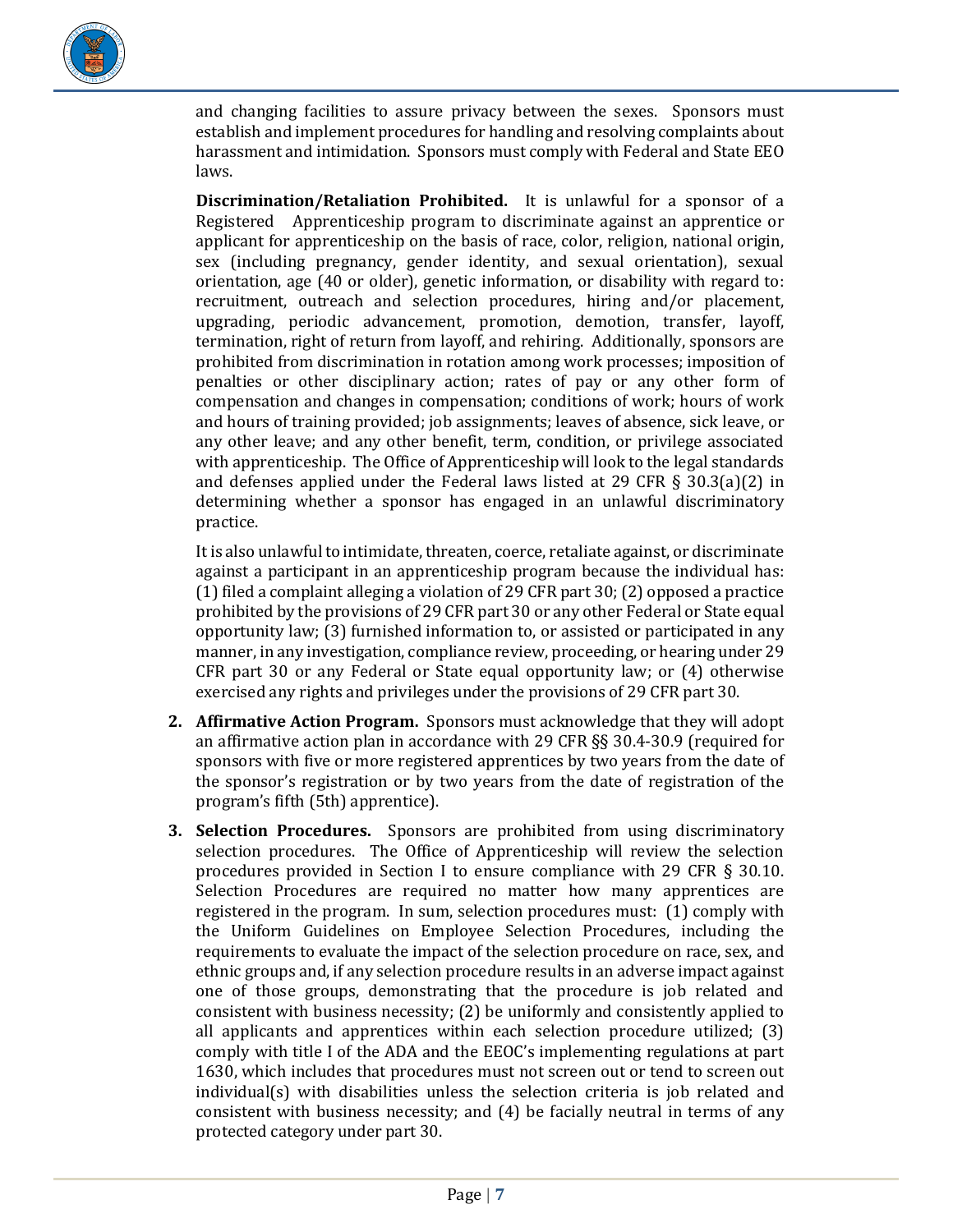

# <span id="page-7-0"></span>**J. COMPLAINT PROCEDURES:**

Section J of the Apprenticeship Standards addresses four types of complaints; complaints covered by a CBA, complaints not covered by a CBA, complaints to the appropriate Office of Apprenticeship, and complaints alleging discrimination. Space is provided for the sponsor to fillin the appropriate contact information for the contact person the sponsor wishes to designate to resolve disputes not governed by a CBA. The Office of Apprenticeship is responsible for resolving complaints that allege discrimination, or, that could not be resolved by the sponsor and do not involve a matter covered by a CBA. Space is provided for the Office of Apprenticeship to fill-in its preferred contact information. Nothing in these complaint procedures precludes an apprentice from pursuing any other remedy authorized under another Federal, State, or local law.

**EEO Complaint Procedures (29 CFR § 30.14).** An apprentice, applicant for apprenticeship, or authorized representative of an apprentice or applicant may file a complaint with the Registration Agency if the apprentice or applicant believes that:

- The apprentice or applicant has been discriminated against or harassed on the basis of race, color, religion, national origin, age (40 or older), genetic information, disability, sex (including pregnancy, gender identity, and sexual orientation), or sexual orientation with regard to apprenticeship.
- The apprentice or applicant has been retaliated against for the following:
	- o Filing a complaint alleging a violation of 29 CFR part 30;
	- o Opposing a practice prohibited by 29 CFR part 30 or federal or state equal opportunity law;
	- o Furnishing information to, or assisting or participating in, an investigation or proceeding under 29 CFR part 30 or federal or state equal opportunity law;
	- o Exercising any rights and privileges under 29 CFR part 30; or
	- $\circ$  Equal opportunity standards with respect to the apprentice's selection or any other benefit, term, condition, or privilege associated with apprenticeship have not been followed in the operation of an apprenticeship program.

**Complaints regarding discrimination.** Sponsors must provide written notice to all applicants for apprenticeship and all apprentices of their right to file a discrimination complaint and the procedures for doing so. The notice must include the address, phone number, and other contact information for the Registration Agency that will receive and investigate complaints filed under this part. The notice must be provided in the application for apprenticeship and must be displayed in a prominent, publicly available location where all apprentices will see the notice. The notice must contain the specific wording set forth at 29 CFR § 30.14(b).

**Other general complaints.** J.2 addresses complaints concerning issues covered by the apprenticeship agreement or Standards, but not covered by a CBA or concerning discrimination or other equal opportunity matter. The sponsor will hear and attempt to resolve the matter locally if written notification from the apprentice is received within the timeframe described in J.2. Either party to the apprenticeship agreement may consult with the Registration Agency for an interpretation of any provision of these standards over which differences occur.

Such complaints must be in writing, signed by the complainant or the authorized representative, and must be submitted within 60 days of any final sponsor decision. The complaint must set forth the specific matter(s) complained of and state the relevant facts and circumstances. Copies of any pertinent documentation must accompany the complaint.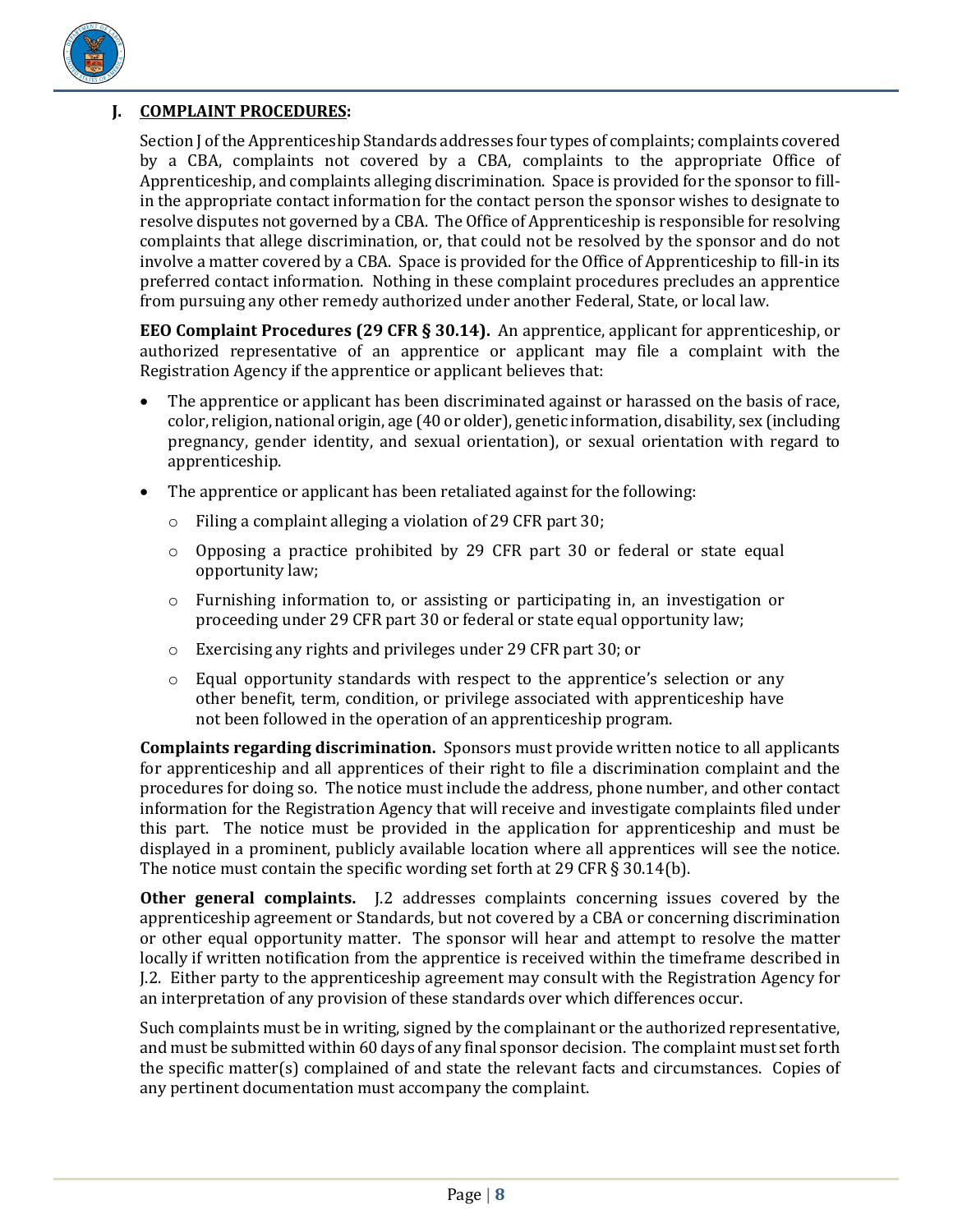

## <span id="page-8-0"></span>**K. OFFICE OF APPRENTICESHIP GENERAL CONTACTINFORMATION:**

The Registration Agency is either the National Office of Apprenticeship or the local OA representative in which the Standards are registered. General contact information will be provided as part of the registration process.

## <span id="page-8-1"></span>**L. RECIPROCITY OF APPRENTICESHIP PROGRAMS:**

Pursuant to 29 CFR § 29.13(b)(7), States must accord reciprocal approval for Federal purposes to apprentices, apprenticeship programs and standards that are registered in other States by the Office of Apprenticeship or a Registration Agency if such reciprocity is requested by the apprenticeship program sponsor. Program sponsors seeking reciprocal approval must meet the wage and hour provisions and apprentice ratio standards of the reciprocal State.

#### <span id="page-8-2"></span>**SECTION II – APPENDICES AND ATTACHMENTS**

Appendix A - *Work Process Schedule, Related Instruction Outline, Apprentice Wage Schedule, Ratio of Apprentices to Journeyworkers, Type of Occupation, Term of Apprenticeship, Selection Procedures and Probationary Period:* See Sections D, F, G, H, and I of this Reference Guide. Sponsor(s) with multiple occupations must complete an Appendix A for each occupation.

Appendix B *(ETA Form 671 – Apprenticeship Agreement and Application for Certification of Completion of Apprenticeship): May be completed in RAPIDS after program registration.* 

Appendix C *(Affirmative Action Plan (AAP)): Sponsors are required to develop an AAP within two years of registration for programs with (5) five or more registered apprentices. Information and technical assistance materials relating to the creation and maintenance of an affirmative action plan is available on the Office of Apprenticeship's website at[: www.apprenticeship.gov.](http://www.apprenticeship.gov/)*

Appendix D *(Employer Acceptance Agreement): A sample agreement has been provided for employers who choose to sign on under the sponsor's approved Standards. Please use Appendix D when developing Standards for multiple employers.*

## <span id="page-8-3"></span>**SECTION III - VETERANS' EDUCATIONAL ASSISTANCE AS MANDATED BY PUBLIC LAW 116-134 (134 STAT. 276)**

Pursuant to section 2(b)(1) of the Support for Veterans in Effective Apprenticeships Act of 2019 (Pub. L. 116-134, 134 Stat. 276), Registered Apprenticeship program sponsors are required to provide a written assurance that the sponsor: (1) is aware of the availability of educational assistance for a veteran or other eligible individual under chapters 30 through 36 of title 38, United States Code, for use in connection with a registered apprenticeship program; (2) will make a good faith effort to obtain approval for educational assistance described in paragraph (1) above for, at a minimum, each program location that employs or recruits an veteran or other eligible individual for educational assistance under chapters 30 through 36 of title 38, United States Code; and (3) will not deny the application of a qualified candidate who is a veteran or other individual eligible for educational assistance described in paragraph (1) above for the purpose of avoiding making a good faith effort to obtain approval as described in paragraph (2) above.

This requirement applies to "any program applying to become a registered apprenticeship program on or after the date that is 180 days after the date of enactment of this Act" (i.e., September 22, 2020). Accordingly, apprenticeship programs that were registered by a Registration Agency before September 22, 2020, are not subject to this requirement.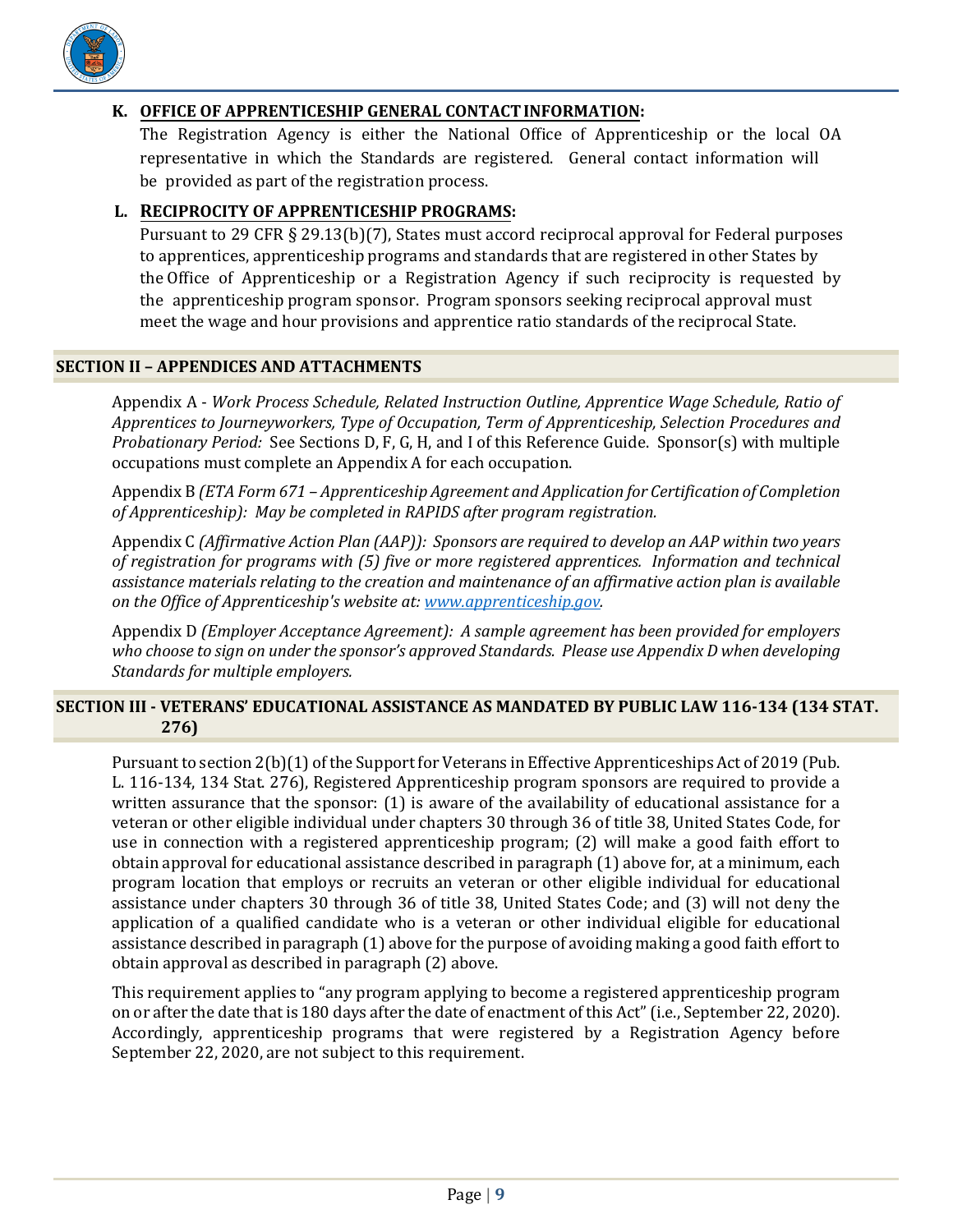

#### <span id="page-9-0"></span>**SECTION IV PART 1 – COLLECTIVE BARGAINING PROVISIONS (IF APPLICABLE)**

Section IV Part 1 is for sponsors registering a program where the apprentices will be covered by a CBA. Such sponsors must furnish to the appropriate union a copy of its completed Apprenticeship Standards as well as all attachments. Normally, the appropriate union officials should sign in the designated spaces. However, if the union elects not to participate in the registration process, the Office of Apprenticeship will allow 45 days to receive union comments before registering the program.

#### <span id="page-9-1"></span>**SECTION IV PART 2 – SIGNATURES**

The Program Sponsor(s) may designate the appropriate person(s) to sign the Standards on their behalf.

#### <span id="page-9-2"></span>**SECTION V – DISCLOSURE AGREEMENT—FOR NATIONAL PROGRAM STANDARDS AND LOCAL STANDARDS ONLY** *(OPTIONAL)*

Program sponsors of National Program Standards and Local Standards may indicate their preference and authorization for OA staff to share their applications with third parties including, but not limited to, prospective apprenticeship sponsors or in response to requests filed under the Freedom of Information Act (5 U.S.C. 552). Such information sharing is an important way to strengthen the National Apprenticeship System. The sponsor's application that may be shared may include the Standards, Appendix A, and Appendix D (as applicable), but not completed versions of ETA Form 671 or Appendix C "Affirmative Action Plan" because those documents are submitted after a sponsor's application is approved and the program is registered. OA will consider a sponsor's application for National Program Standards or Local Standards to be releasable to the public unless the sponsor signs the non-disclosure provision in Section V. Sponsors that sign the optional provision to request that their application not be released may be contacted by OA in the event that OA receives a request under the Freedom of Information Act to support OA's withholding of the information in the sponsor's application and to explain the steps that the sponsors takes to keep the information confidential.

Regardless of whether a sponsor signs the optional disclosure agreement, OA routinely releases general information regarding the sponsor's Registered Apprenticeship program, including the name and contact information of the sponsor, the location of the program, and the occupation(s) offered.

OA routinely releases the contents of applications for National Guidelines for Apprenticeship Standards and sponsors submitting such standards therefore should not complete this Section.

#### <span id="page-9-3"></span>**GLOSSARY OF TERMS**

- **1. APPRENTICE:** Means a worker at least 16 years of age, except where a higher minimum age standard is otherwise fixed by law, who is employed to learn an apprenticeable occupation as provided in §29.4 under standards of apprenticeship fulfilling the requirements of §29.5.
- **2. APPRENTICESHIP AGREEMENT:** Means a written agreement, complying with §29.7, between an apprentice and either the apprentice's program sponsor, or an apprenticeship committee acting as agent for the program sponsor(s), which contains the terms and conditions of the employment and training of the apprentice.

#### **3. APPRENTICESHIP APPROACHES:**

**a. COMPETENCY-BASED APPROACH**: Measures skill acquisition through the individual apprentice's successful demonstration of acquired skills and knowledge, as verified by the program sponsor. Programs utilizing this approach must still require apprentices to complete an on-the-job learning component of Registered Apprenticeship. The program standards must address how on-the-job learning will be integrated into the program,